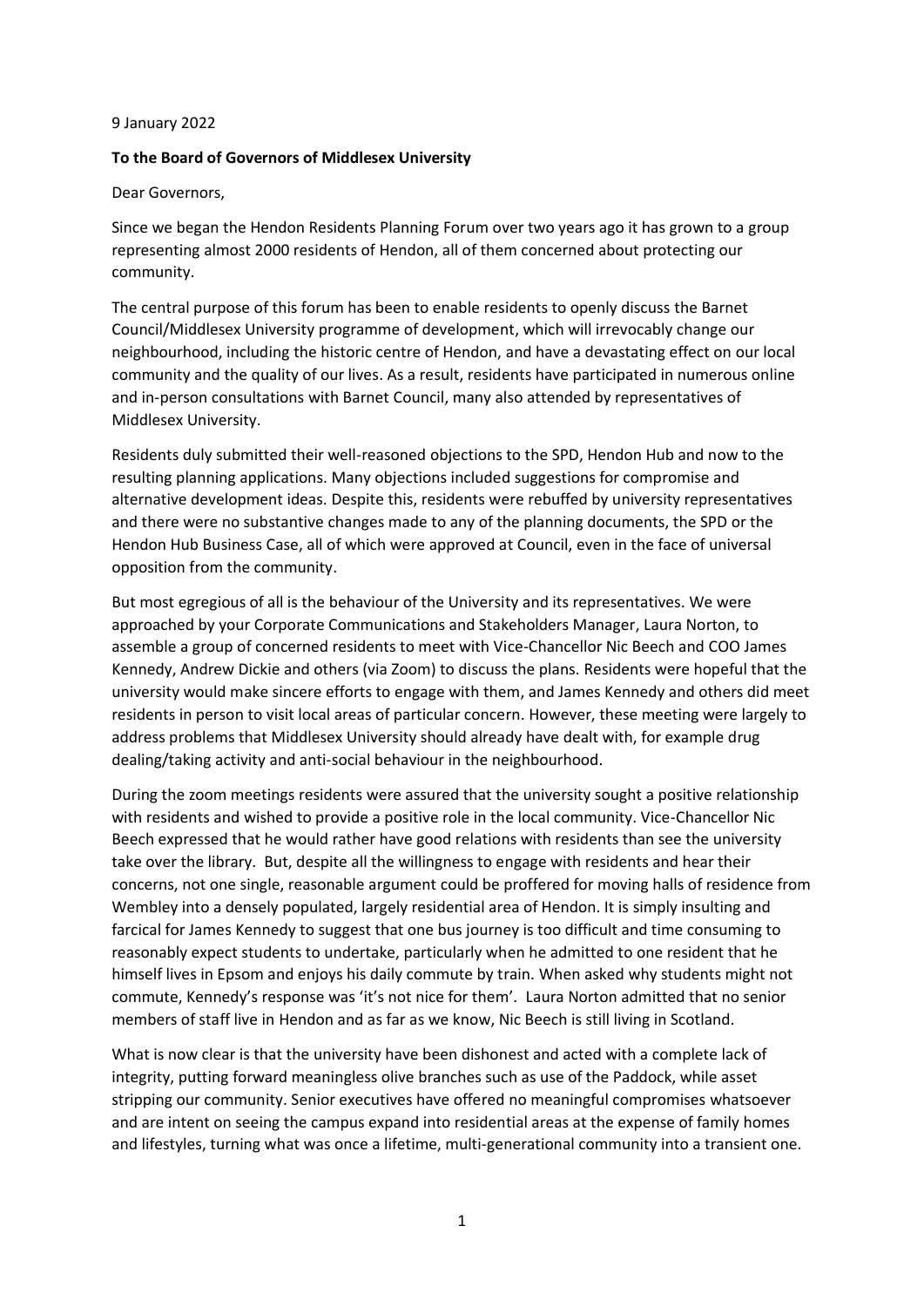Residents are absolutely appalled by the behaviour of the university and disappointed that they wasted their time on what was evidently a tick-box exercise. Professor Beech has since avoided any contact with them and has failed to respond to alternative proposals including some sources of capital funding that have been successfully tested by other universities and municipalities. Neither Barnet Council nor the university has been able to demonstrate a single community benefit. Residents are now so discouraged that the University's own 'Residents Forum' has managed to attract only two members, with these members reporting that their proposed agenda items are routinely refused, and the university only wishes to discuss areas where 'positive' improvements have been made.

The tragedy is that residents overwhelmingly support the university's ambitions to provide high quality education to students, including modernising the campus to improve teaching facilities. Barnet Council would have you believe that we are student-hating 'NIMBYS', but members of our residents group include teachers, lecturers, doctors, lawyers, architects, screen writers, artists, surveyors, professors, film makers, town planners and those who were not able to benefit from a university education. Many of them were students once, are currently students or have children at university. They believe it is possible for Middlesex University to improve its campus while taking into consideration residents' concerns for their neighbourhood and its heritage. That is why so many gave up their valuable time to meet with, and provided information to, both the Council and the university, to suggest the basis for a new community development plan.

It has been noted by Councillor John Marshall and local MP Matthew Offord that when Middlesex was given permission to consolidate its campus in Hendon in 2014, further to application H/04180/14, this agreement was made on condition that there would be no further expansion of the campus.

And yet there is an even worse situation to consider. Barnet Council has attempted to ride roughshod over planning law and even their own constitution to make sure these planning applications are passed as quickly as possible. Many residents believe they are acting unlawfully. One has engaged an expert legal team to file an application for judicial review; three other residents have launched major challenges in UK courts, and with appeals bodies. Another has alerted the Council's auditors, BDO, to alarming discrepancies which expose the Council to great risk, including potential bankruptcy.

The contempt with which the Council has treated residents is palpable. Council Leader Dan Thomas stated in reply to one resident, 'The project is based on existing student numbers, not an increase in numbers. The university has no current plans to increase student numbers.' A response which conveniently ignores the fact that the number of students domiciled in Hendon will increase dramatically.

In response to a question asked by London Assembly Member Councillor Anne Clarke with regards to the Council's own figure that 88% of respondents to their surveys were in opposition to the development, Thomas stated, '88% of respondents is not 88% of residents', a statement so arrogant and anti-democratic that one can barely believe it was made by the leader of Barnet Council.

Hendon ward councillor Mark Shooter's recent column in the Barnet Post declares that the Hendon Hub is a fabulous idea, demonstrated by the new 'Savers' shop on Brent Street, no mention of the absolute wholesale destruction of the community, over population and decline in property prices, just excellent news for local property developers who wish to snap up family homes at bargain prices